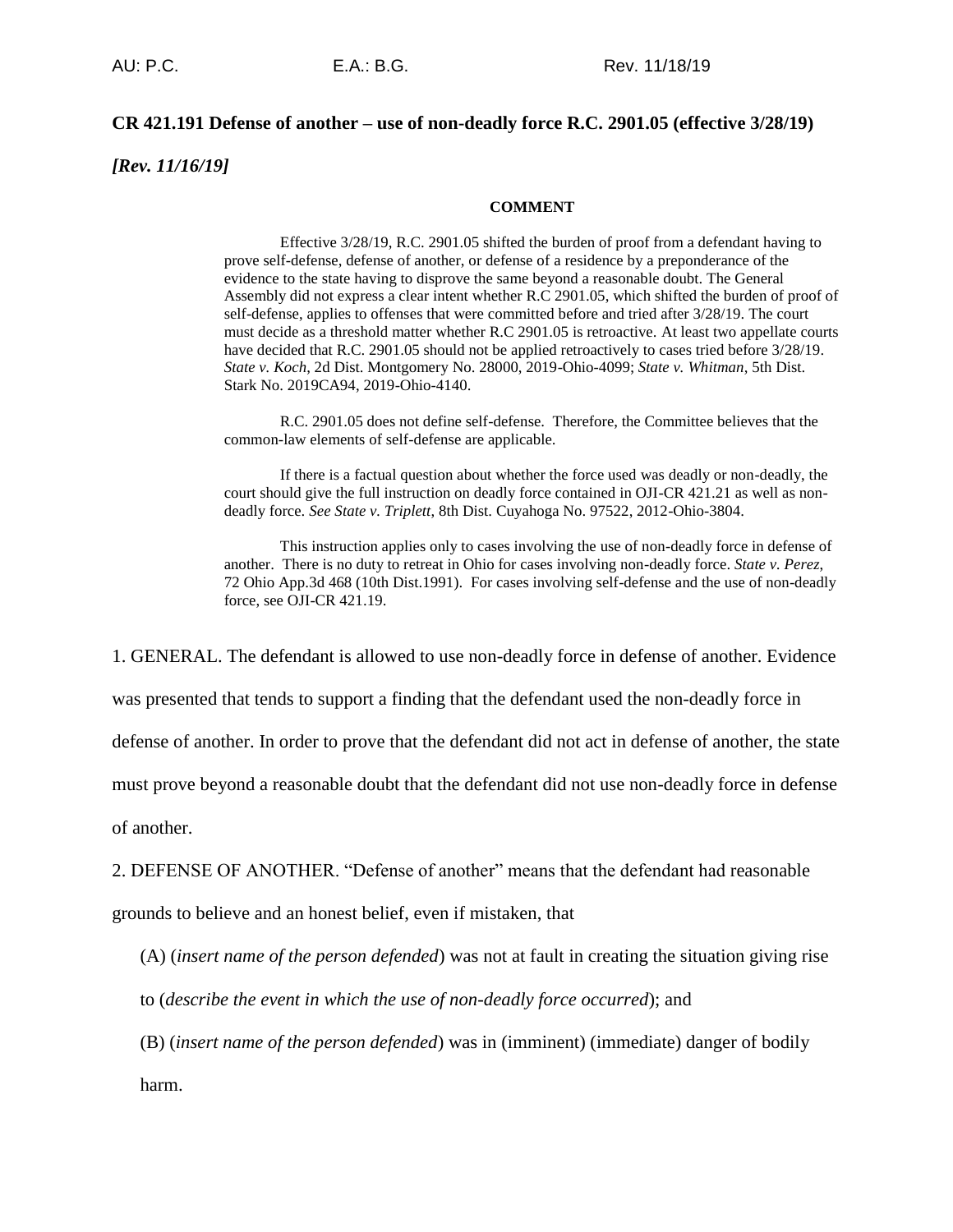# **COMMENT**

Drawn from *State v. Williford*, 49 Ohio St.3d 247 (1990); *State v. Wenger*, 58 Ohio St.2d 336 (1979); *State v. Marsh*, 71 Ohio App.3d 64 (11th Dist.1990).

A defendant may be entitled to a defense-of-another instruction even if the person being defended is unaware of the danger or necessity for using force.

The right to defend another does not depend upon a family relationship, *State v. Wenger*, 58 Ohio St.2d 336 (1979), and a family relationship between the defendant and the person defended (such as son and father) does not give the defendant any greater right to use force. *Sharp v. State*, 19 Ohio 379 (1850).

3. NON-DEADLY FORCE. "Non-deadly force" means any force that does not carry with it a

substantial risk that it will proximately result in the death of a person.

### **COMMENT**

Drawn from R.C. 2901.01; *State v. Hale*, 2d Dist. Montgomery No. CA-11473 (Oct. 13, 1989). Absent other circumstances, a punch is "non-deadly force," even if it results in death or great bodily injury or harm. *State v. Davis*, 10th Dist. Franklin No. 17AP-438, 2018-Ohio-58. On the other hand, use of a weapon or other object that could cause death or great bodily harm, including a small knife, may be considered "deadly force." *State v. Brown*, 5th Dist. Stark No. 2018CA107, 2019-Ohio-2187.

If there is a factual question about whether the force used was deadly or non-deadly, the court should give the full instruction on deadly force contained in OJI-CR 421.21 as well as nondeadly force. *See State v. Triplett*, 8th Dist. Cuyahoga No. 97522, 2012-Ohio-3804.

# 4. DEADLY FORCE (ADDITIONAL). OJI-CR 421.21.

#### **COMMENT**

Drawn from R.C. 2901.01; *State v. Dale,* 2d Dist. Champaign No. 1012 CA 20, 2013- Ohio-2229. "Deadly force" is based on the type or degree of force used, not the result of the force.

If there is a factual question about whether the force used was deadly or non-deadly, the court should give the full instruction on deadly force contained in OJI-CR 421.21 as well as nondeadly force. *See State v. Triplett*, 8th Dist. Cuyahoga No. 97522, 2012-Ohio-3804.

5. SUBSTANTIAL RISK. "Substantial risk" means a strong possibility, as contrasted with a remote or

significant possibility, that a certain result may occur or that certain circumstances may exist.

### **COMMENT**

R.C. 2901.01.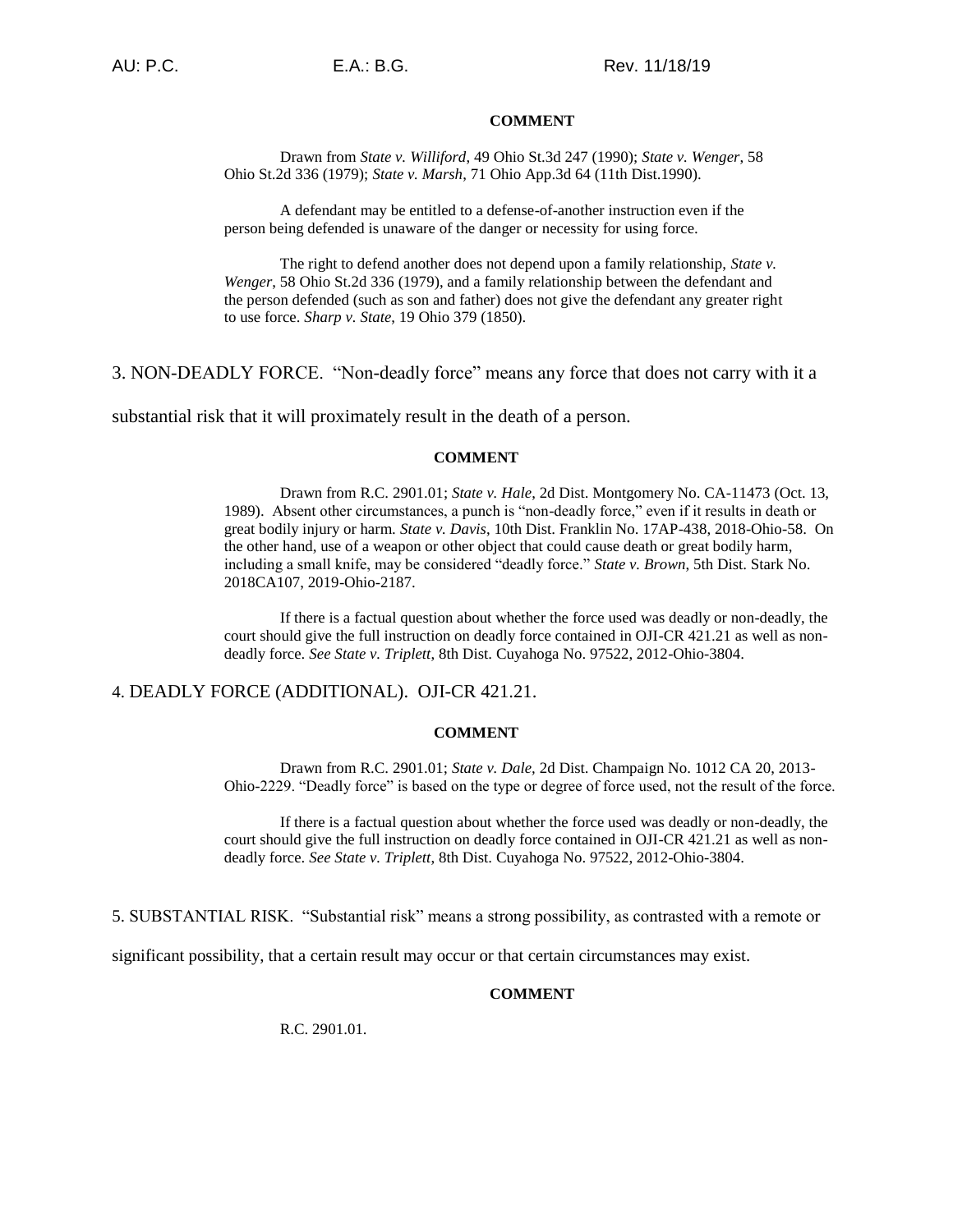6. AT FAULT. The defendant stands in the shoes of the person he/she defended. If the state

proved beyond a reasonable doubt that (*insert name of the person defended*) was the one at fault,

the defendant was not justified in his/her use of force. (*Insert name of the person defended*) was

at fault when he/she was the initial aggressor and

# **COMMENT**

*State v. Wilson*, 2d Dist. Montgomery No. 22581, 2009-Ohio-525.

(*Use appropriate alternative[s])*

(A) (*insert name of [victim(s)]*) did not escalate the (situation) (incident) (argument) to (non-deadly force) (great bodily harm) (deadly force).

# **COMMENT**

Drawn from *State v. Hendrickson*, 4th Dist. Athens No. 08CA12, 2009-Ohio-4416; *State v. Galluzzo*, 2d. Dist. Champaign No. 99CA25 (Mar. 30, 2001).

*(or)*

(B) (*insert name of the person defended*) provoked (*insert name of [victim(s)]*) into using force.

# **COMMENT**

Drawn from *State v. Gillespie*, 172 Ohio App.3d 304, 2007-Ohio-3439 (2d Dist.).

*(or)*

(C) (*insert name of the person defended*) did not withdraw from the (situation) (incident)

(argument).

# **COMMENT**

Drawn from *State v. Melchior*, 56 Ohio St.2d 15 (1978).

(*or*)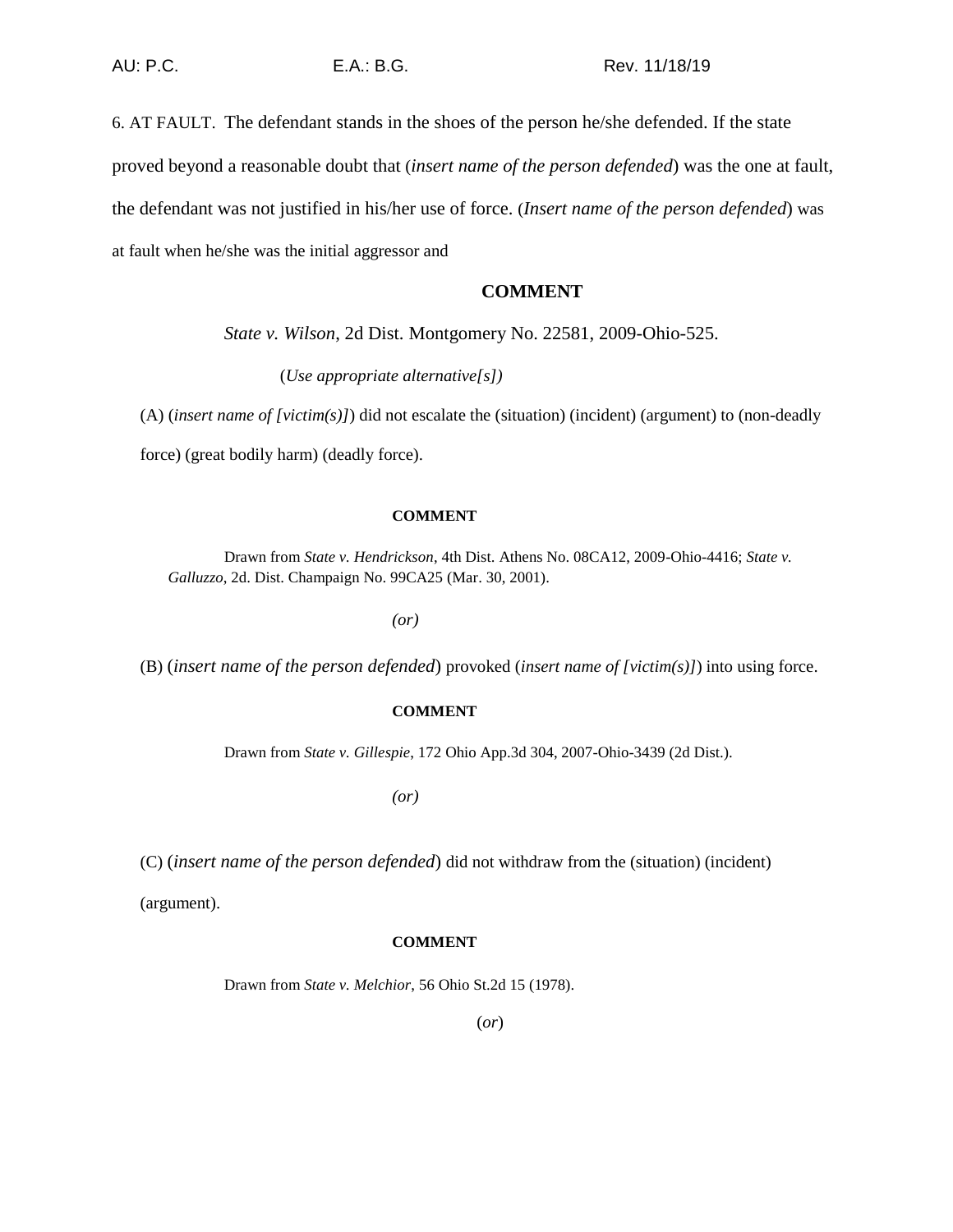(D) (*insert name of the person defended*) withdrew from the (situation) (incident) (argument) but did not (inform) (reasonably indicate by words or acts to) (*insert name of [victim(s)])* of his/her withdrawal.

#### **COMMENT**

Drawn from *State v. Melchior*, 56 Ohio St.2d 15 (1978).

Self-defense is not precluded because the defendant was engaged in criminal activity when he/she was attacked. *State v. Stevenson*, 10th Dist. Franklin No. 17AP-512, 2018-Ohio-5140; *State v. Turner*, 171 Ohio App.3d 82, 2007-Ohio-1346 (2d Dist.).

7. TEST FOR REASONABLENESS. In deciding whether the defendant had reasonable grounds to

believe and an honest belief that (*insert name of person defended*) was in (imminent) (immediate) danger

of bodily harm, you must put yourself in the position of the defendant, with his/her characteristics, his/her

knowledge or lack of knowledge, and under the circumstances and conditions that surrounded him/her at

the time. You must consider the conduct of (*insert name of assailant*) and decide whether his/her acts and

words caused the defendant to reasonably and honestly believe that (*insert name of person defended*) was

about to receive bodily harm.

#### **COMMENT**

#### Drawn from *State v. Koss*, 49 Ohio St.3d 213 (1990).

8. WORDS (ADDITIONAL). Words alone do not justify the use of force. Resort to force is not justified by abusive language, verbal threats, or other words, no matter how provocative.

# **COMMENT**

*State v. Shane*, 63 Ohio St.3d. 630 (1992); *State v. Howard*, 10th Dist. Franklin No. 16AP-226, 2017-Ohio-8742.

9. EXCESSIVE FORCE (ADDITIONAL). A person is allowed to use force that is reasonably necessary under the circumstances to protect another from an apparent danger. For you to find the defendant guilty, the state must prove beyond a reasonable doubt that the defendant used more force than reasonably necessary and that the force used was greatly disproportionate to the apparent danger.